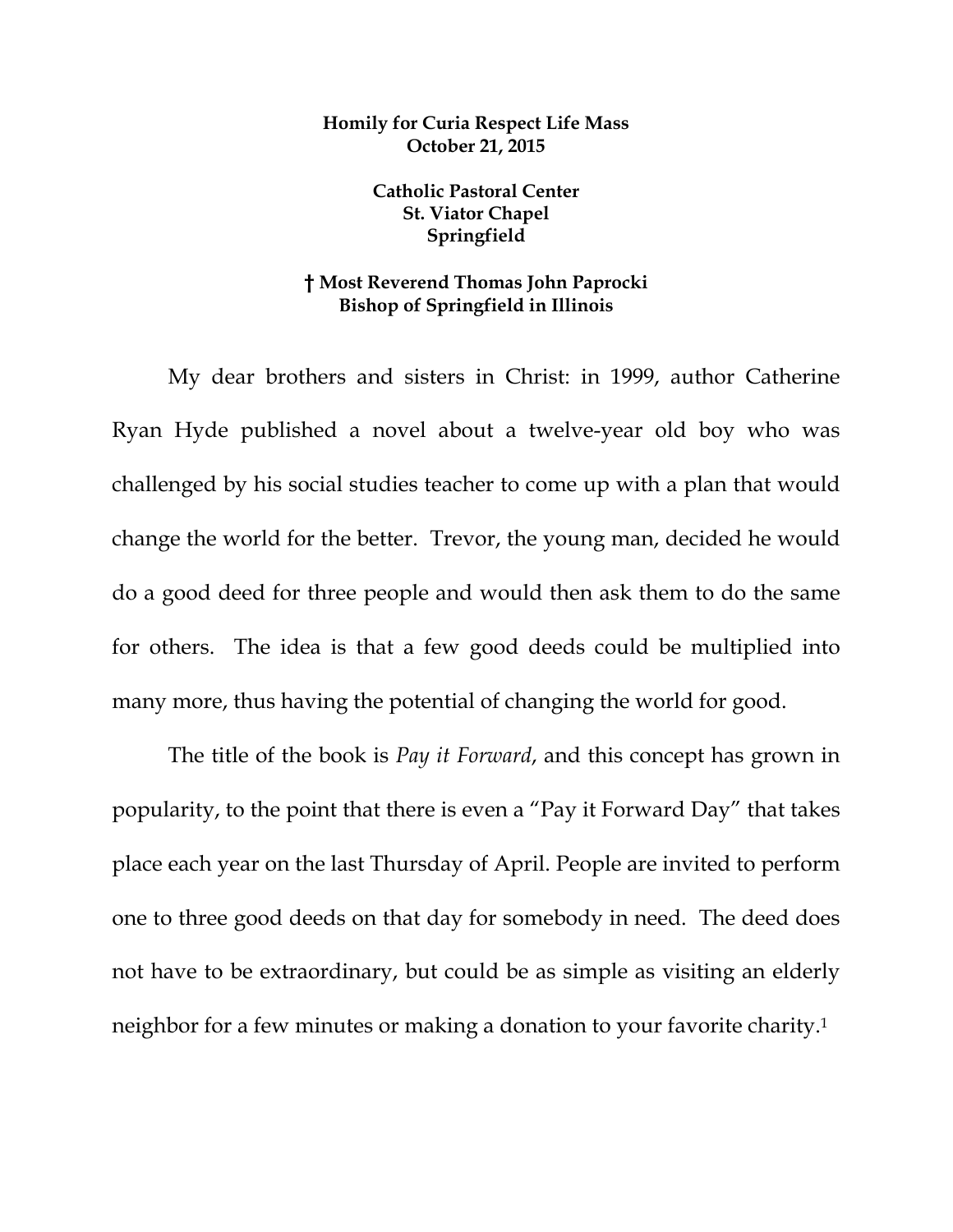Recently, I heard of a story of any example of how one person put this into practice. A woman had gone to a fast food restaurant and decided to pay for the order of the person who was behind her in the drive-up lane. Not thinking much about the act of kindness, she drove on her way. A few minutes later, the woman arrived at her destination and was approached by another woman who had followed been following her  $-$  it was the recipient of her act of kindness.

 The woman approach and asked the question: "Why did you pay for my order?" The other woman responded that she just wanted to do something nice for another person. The woman who had received the act of kindness broke down and cried. She said that, after stopping at the restaurant, her plan was to end her life by committing suicide. After hearing that the person in front of her had paid for her order, she changed her mind and decided not to go through with her plan.

 Before encountering the kindness of a stranger, the woman had made the decision that her life was no longer worth living. The other woman, through a seemingly small act of kindness, gave the other woman the message that she was not alone and that somebody did indeed care for her. That was enough for God's grace to change her mind to see that life was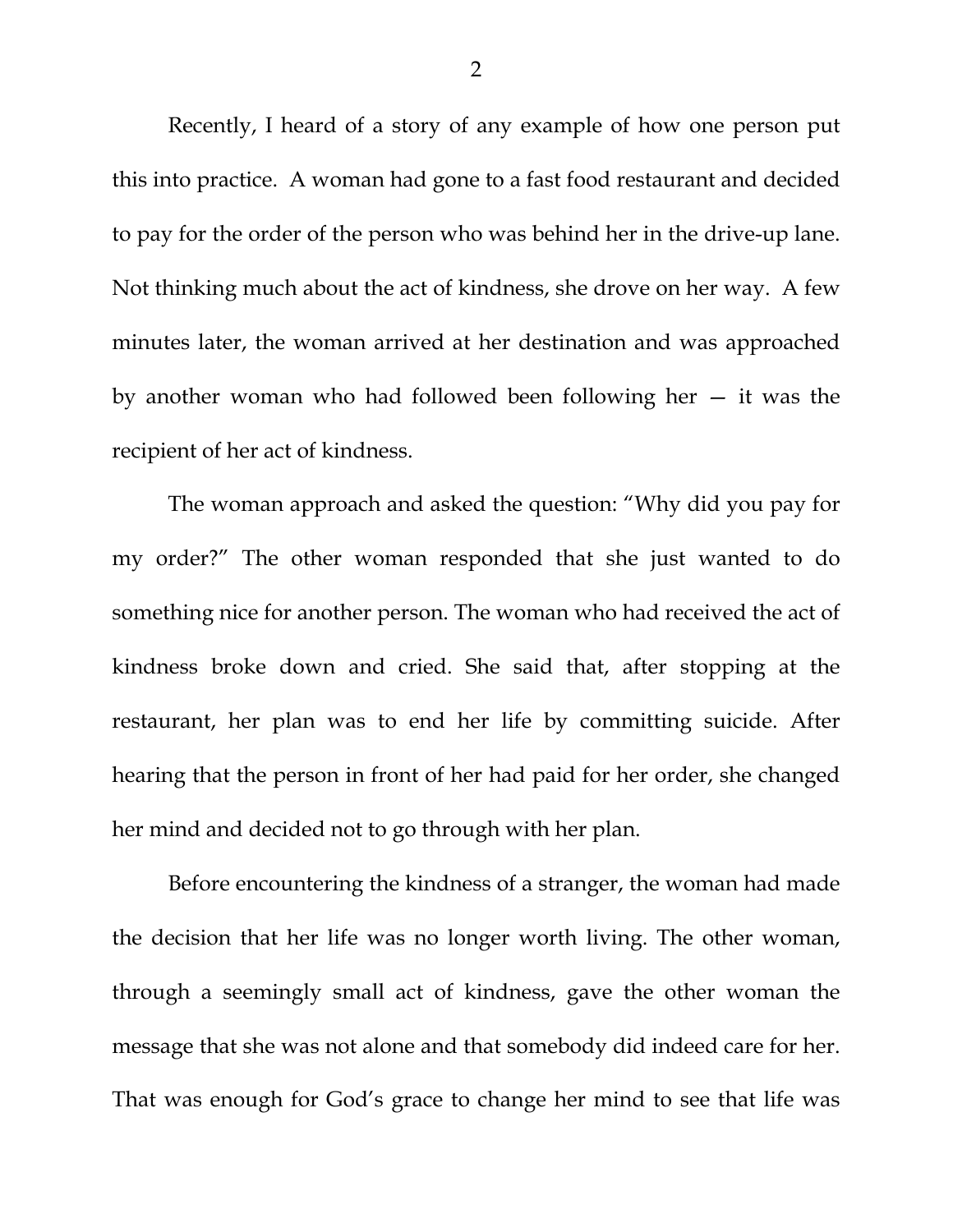worth living. We don't know the circumstances that led to her being so depressed, or what she would continue to face in her life. The important thing is that through another person, she was reminded that her life was a gift, and that gift was worth continuing.

 This story is a good example of how things often work in our faith. The little bit that we bring to the Lord is often multiplied into something far beyond what we could have imagined. Our willingness to share what may seem insignificant is not ignored by God, but when we offer those actions with love, God's love transforms them to accomplish His will in our lives and in the lives of others.

 This story is also a good example of one of the ways in which we express our respect for human life. When we talk about respect for life, we tend to limit our focus those issues which are most controversial in our society, such as abortion, immigration, care for the poor, and treatment of the infirm and elderly. As the theme for this Respect Life Month reminds us, *every* life is worth living. And if every life is worth living, then every life is worth respecting and treating with the love that Jesus expects of us.

 In saying this, I am not suggesting that those traditional topics on which we often focus when speaking about respect for life are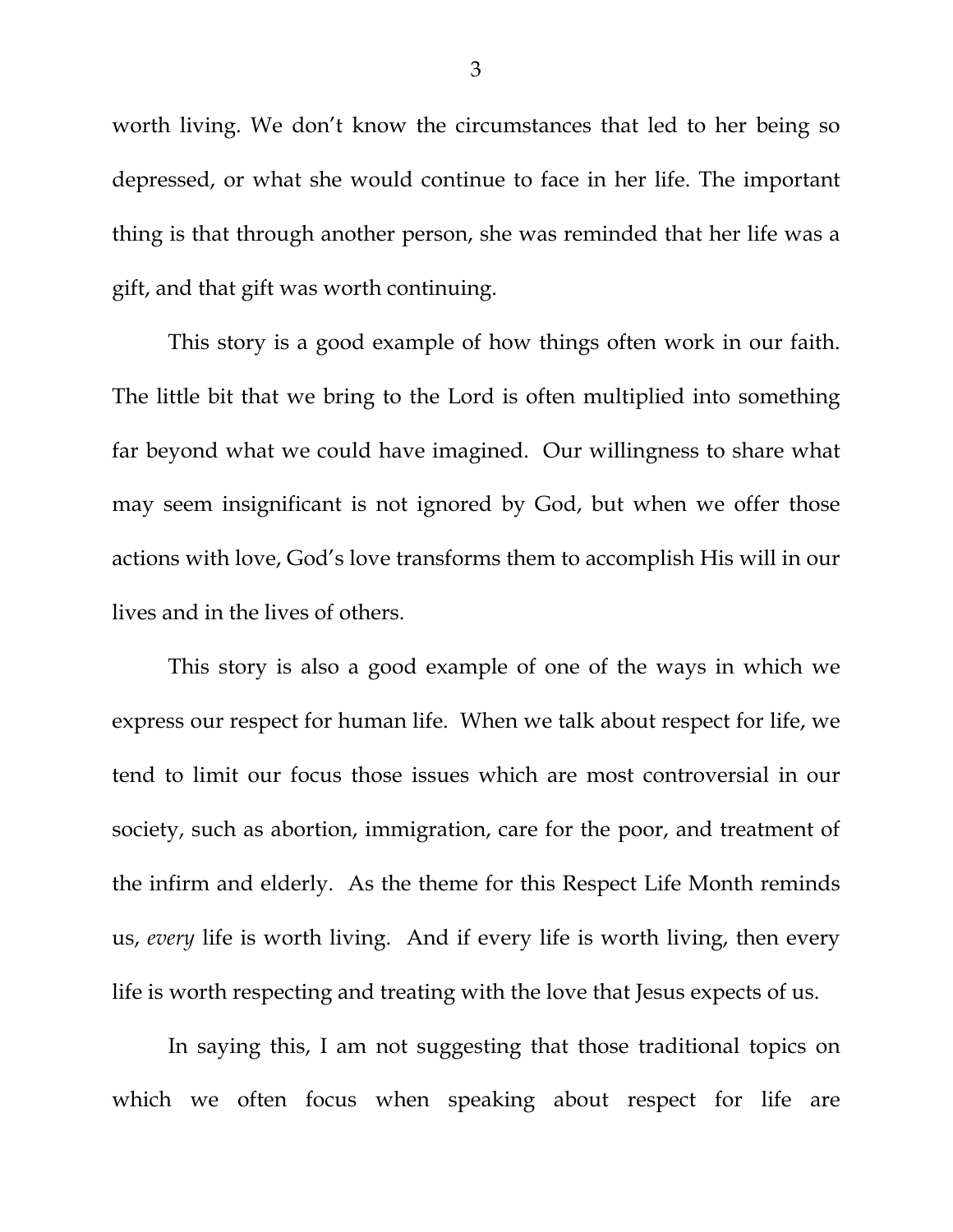unimportant. I am fairly confident that all of us gathered here realize the importance of working on these causes, so not much needs to be said here. To spend time focusing on them in this homily would be, to use the old cliché, like "preaching to the choir." I am inviting us to see how, in addition to our efforts in those areas, we can show respect for every life with whom we come into contact in our daily lives. One of the ways of doing this is through those small acts of kindness and generosity that may seem so little, but can have a profound impact on making others feel that they are important and that we truly care for them.

 There is a connection here with another theme that we have been talking about a lot in our diocese, the theme of stewardship. When people hear this word, many tend to focus on the financial aspect. We know, however, that to be a good steward is more than just about being generous with our money. It is a way of life that affects all that we do and all that we have. There is no area of our lives that is outside of the scope of stewardship. And since the greatest gift that we have is that of human life, it makes sense that we should make every effort to be good stewards of every aspect of our life and of every life that we encounter.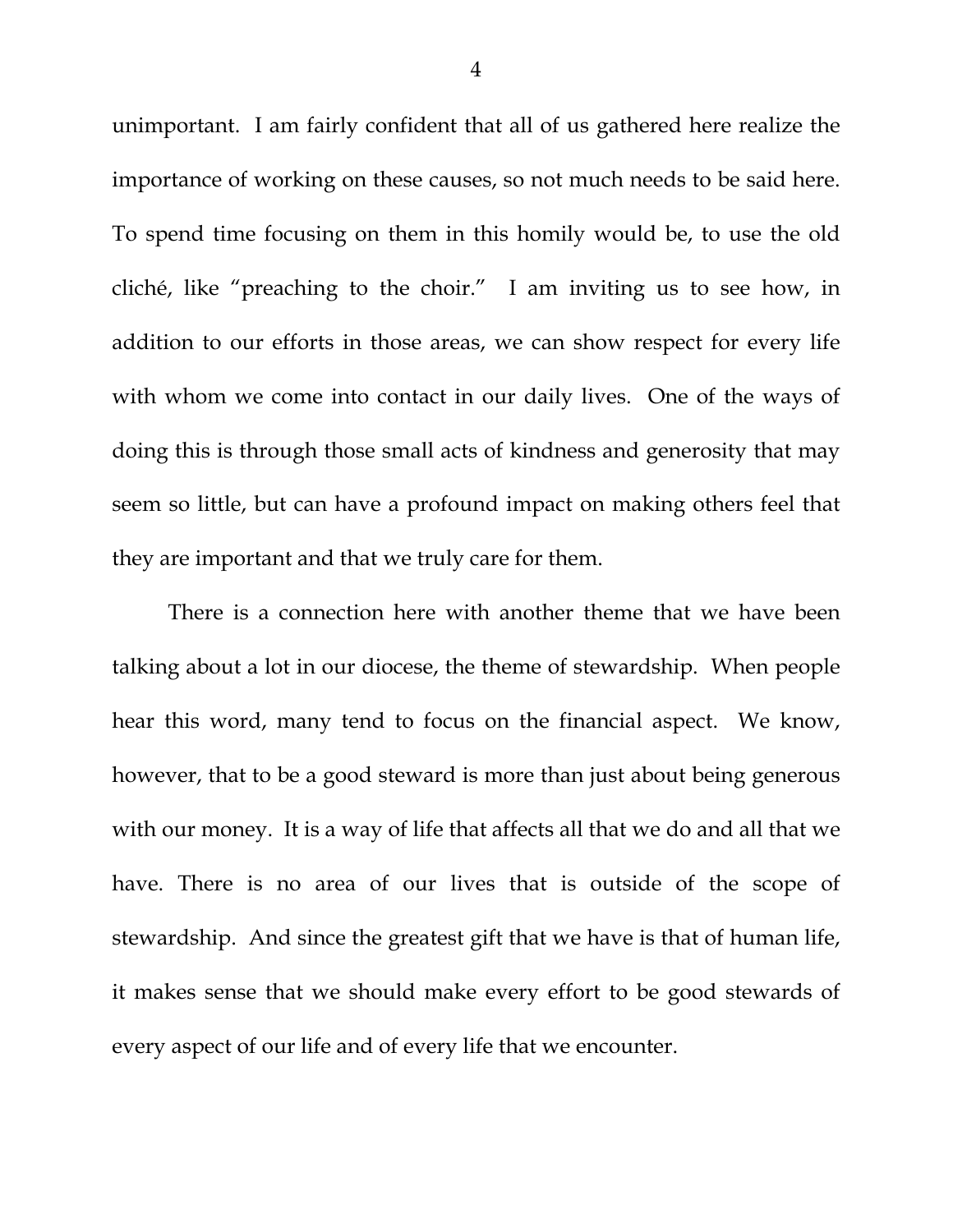In the Gospel for today's Mass, we hear one of the parables that Jesus uses to teach about stewardship. He speaks about the imprudent steward who becomes distracted with focusing on his own pursuits and interests, and he fails to take care of the work that has been entrusted to him. We need to be aware of how easily we can be distracted by things in our lives which prevent us from being good stewards to those around us.

 One of those distractions is with our time. We all have a lot to do and we are all busy. Doing something for somebody else, even if it is something small, may seem like an imposition on our time. We may feel as though we have more important things to do than to stop and chat for just a few minutes with somebody we see. We may not want to be interrupted by the phone call we receive, and so we ignore it. While some excuses are valid ones, we should also reflect on how easily we can exempt ourselves from those situations based on more selfish motives, as with the imprudent steward.

 We should never forget how the little effort or time that we give to somebody can be a source of great encouragement and blessing. We often know very little about what is happening in the lives of others, and just a friendly smile or a word of support or gratitude can go a long way and

5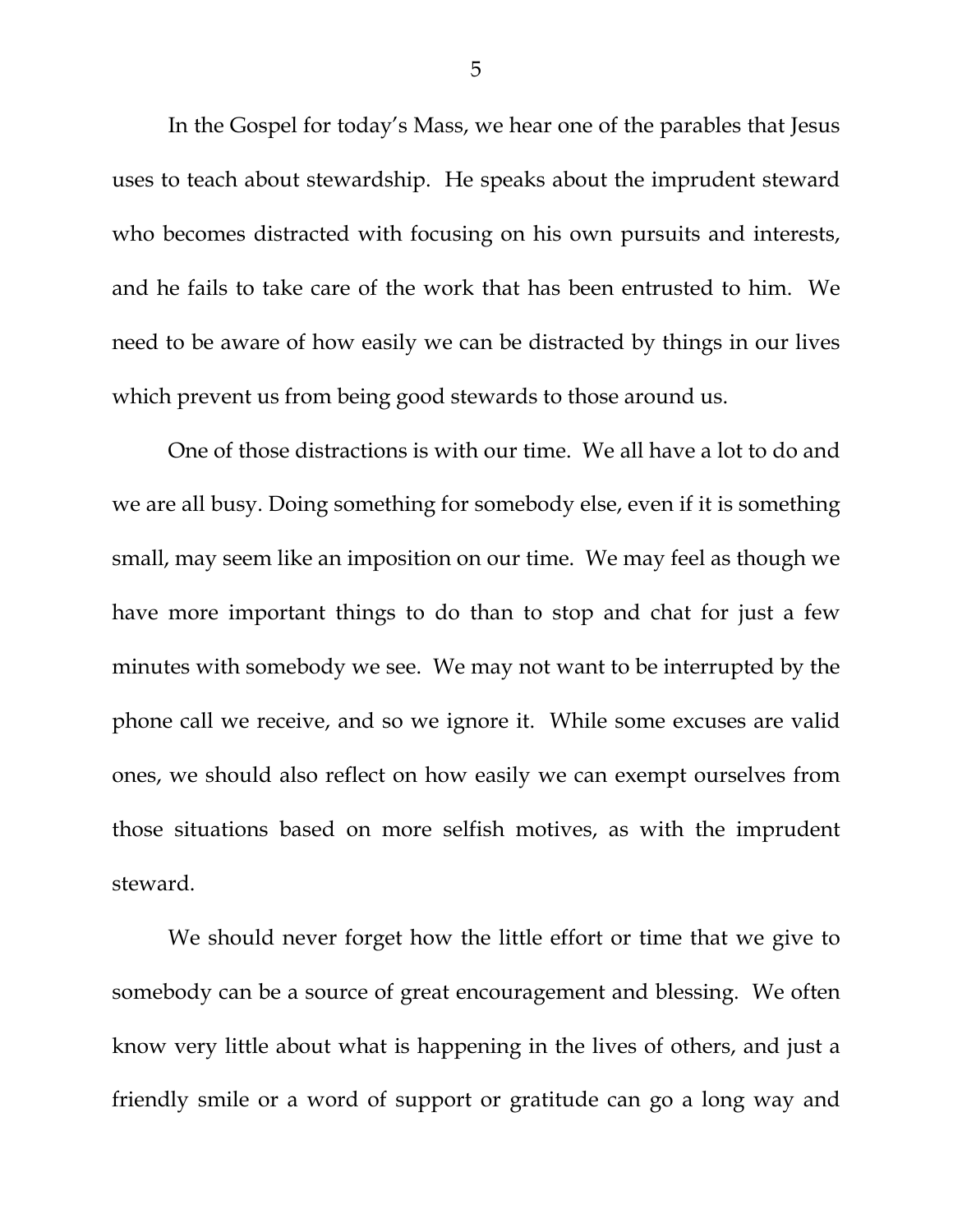may even be the little nudge that they need to break out of whatever rut they are in.

 When we consistently practice this type of attention and concern for those we encounter every day, whether it be here at the office, in our families, or with those we meet on the street, we will be demonstrating the good stewardship that should be characteristic of disciples of Jesus Christ. Our little efforts will be multiplied by God's blessing in the lives of others and will hopefully open their hearts to act in a similar manner. What results is the spread of God's love in the lives of those around us, and when God enters the equation, remarkable things can and do happen, not the least of which is the conversion of heart that must be the basis for any progress that we hope to make in the work of respect for life at every stage and in every condition.

 As we continue our celebration of the Eucharist, we prepare to witness once again the remarkable effects of God's love as He transforms our humble offerings of bread and wine into His Body and His Blood. May we be renewed in our efforts to offer our little acts of charity daily to those we encounter. We have great confidence that these seemingly small